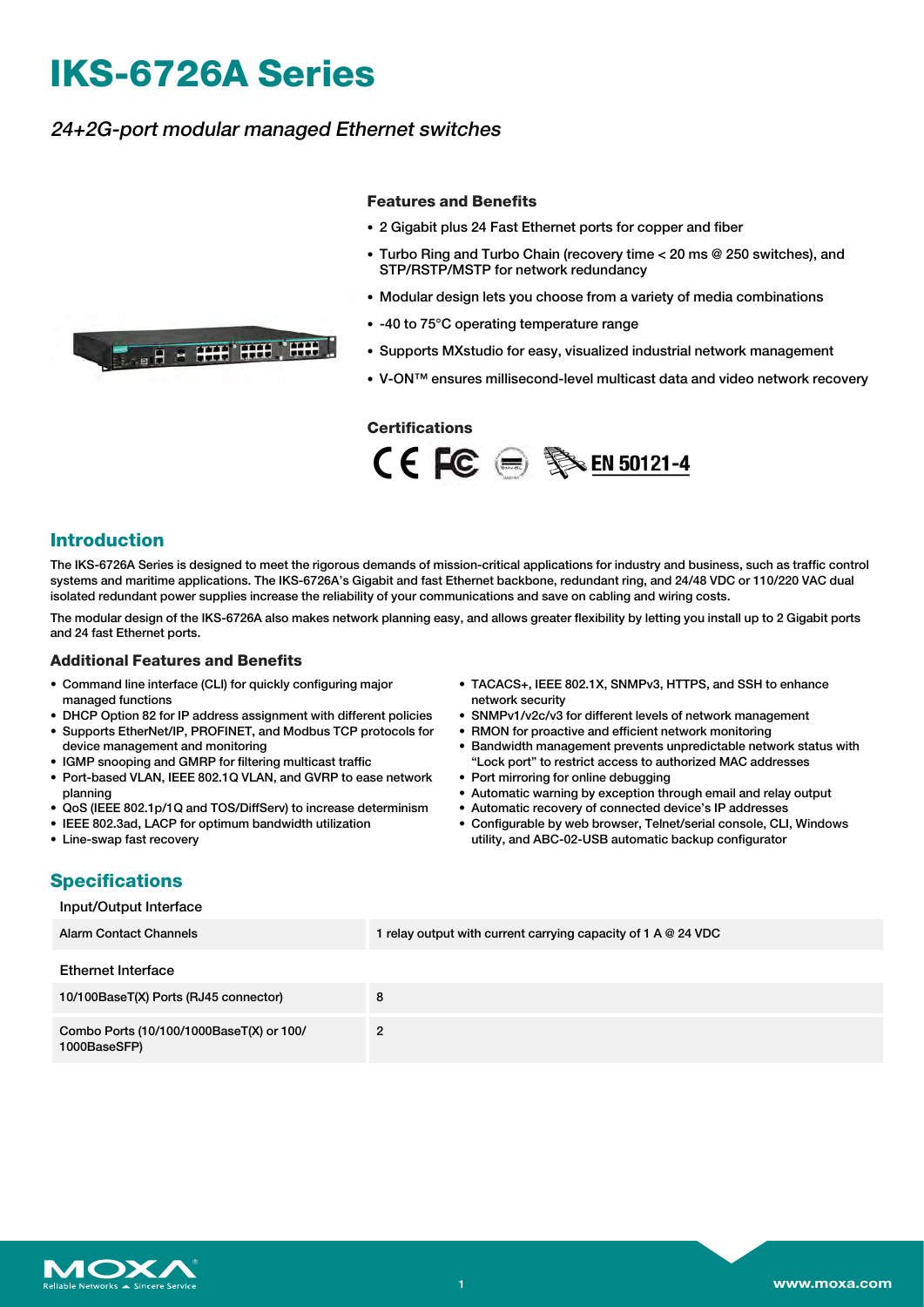| Module                            | 2 modular slots for any 8-port or 6-port Interface Modules with 10/100BaseT(X),<br>100BaseFX (SC/ST connector), or 100Base SFP <sup>1</sup>                                                                                                                                                                                                                                                                                                                                   |
|-----------------------------------|-------------------------------------------------------------------------------------------------------------------------------------------------------------------------------------------------------------------------------------------------------------------------------------------------------------------------------------------------------------------------------------------------------------------------------------------------------------------------------|
| Standards                         | IEEE 802.1D-2004 for Spanning Tree Protocol<br>IEEE 802.1p for Class of Service<br>IEEE 802.1Q for VLAN Tagging<br>IEEE 802.1s for Multiple Spanning Tree Protocol<br>IEEE 802.1w for Rapid Spanning Tree Protocol<br>IEEE 802.1X for authentication<br>IEEE 802.3 for 10BaseT<br>IEEE 802.3ab for 1000BaseT(X)<br>IEEE 802.3ad for Port Trunk with LACP<br>IEEE 802.3u for 100BaseT(X) and 100BaseFX<br>IEEE 802.3x for flow control<br>IEEE 802.3z for 1000BaseSX/LX/LHX/ZX |
| <b>Ethernet Software Features</b> |                                                                                                                                                                                                                                                                                                                                                                                                                                                                               |
| Management                        | Back Pressure Flow Control, BOOTP, DDM, DHCP Option 66/67/82, DHCP Server/<br>Client, Flow control, IPv4/IPv6, LLDP, Port Mirror, RARP, RMON, SMTP, SNMP Inform,<br>SNMPv1/v2c/v3, Syslog, Telnet, TFTP                                                                                                                                                                                                                                                                       |
| Filter                            | 802.1Q, GMRP, GVRP, IGMP v1/v2/v3                                                                                                                                                                                                                                                                                                                                                                                                                                             |
| <b>Redundancy Protocols</b>       | Link Aggregation, MSTP, RSTP, STP, Turbo Chain, Turbo Ring v1/v2, V-ON                                                                                                                                                                                                                                                                                                                                                                                                        |
| Security                          | Access control list, Broadcast storm protection, HTTPS/SSL, MAB authentication, NTP<br>authentication, Port Lock, RADIUS, SSH, TACACS+                                                                                                                                                                                                                                                                                                                                        |
| <b>Time Management</b>            | <b>SNTP</b>                                                                                                                                                                                                                                                                                                                                                                                                                                                                   |
| <b>Industrial Protocols</b>       | EtherNet/IP, Modbus TCP, PROFINET                                                                                                                                                                                                                                                                                                                                                                                                                                             |
| MIB                               | Ethernet-like MIB, MIB-II, P-BRIDGE MIB, Q-BRIDGE MIB, RMON MIB Groups 1, 2, 3, 9,<br><b>RSTP MIB</b>                                                                                                                                                                                                                                                                                                                                                                         |
| <b>Switch Properties</b>          |                                                                                                                                                                                                                                                                                                                                                                                                                                                                               |
| <b>IGMP Groups</b>                | 2048                                                                                                                                                                                                                                                                                                                                                                                                                                                                          |
| Jumbo Frame Size                  | 9.6 KB                                                                                                                                                                                                                                                                                                                                                                                                                                                                        |
| <b>MAC Table Size</b>             | 16 K                                                                                                                                                                                                                                                                                                                                                                                                                                                                          |
| Max. No. of VLANs                 | 64                                                                                                                                                                                                                                                                                                                                                                                                                                                                            |
| <b>Packet Buffer Size</b>         | 12 Mbits                                                                                                                                                                                                                                                                                                                                                                                                                                                                      |
| <b>Priority Queues</b>            | $\overline{\mathbf{4}}$                                                                                                                                                                                                                                                                                                                                                                                                                                                       |
| <b>VLAN ID Range</b>              | VID 1 to 4094                                                                                                                                                                                                                                                                                                                                                                                                                                                                 |
| <b>USB Interface</b>              |                                                                                                                                                                                                                                                                                                                                                                                                                                                                               |
| <b>Storage Port</b>               | USB Type A                                                                                                                                                                                                                                                                                                                                                                                                                                                                    |
| Serial Interface                  |                                                                                                                                                                                                                                                                                                                                                                                                                                                                               |
| <b>Console Port</b>               | USB-serial console (Type B connector)                                                                                                                                                                                                                                                                                                                                                                                                                                         |

1. See the IM-6700A datasheet for Fast Ethernet module product information.

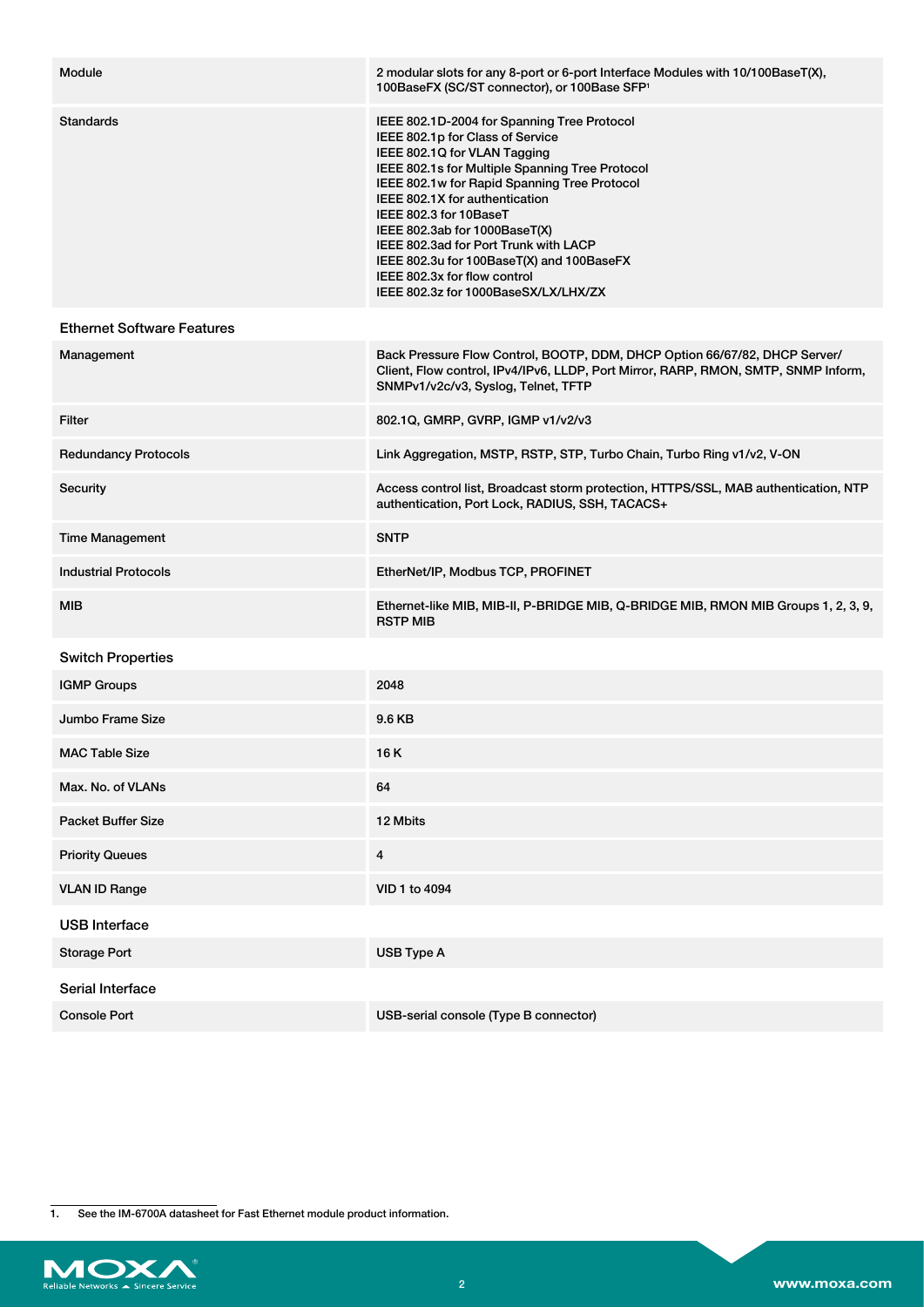## Power Parameters

| <b>Input Voltage</b>                   | IKS-6726A-2GTXSFP-24-T: 24 VDC<br>IKS-6726A-2GTXSFP-24-24-T: 24 VDC (redundant dual inputs)<br>IKS-6726A-2GTXSFP-48-T: 48 VDC<br>IKS-6726A-2GTXSFP-48-48-T: 48 VDC (redundant dual inputs)<br>IKS-6726A-2GTXSFP-HV-T: 110/220 VAC<br>IKS-6726A-2GTXSFP-HV-HV-T: 110/220 VAC (redundant dual inputs) |
|----------------------------------------|-----------------------------------------------------------------------------------------------------------------------------------------------------------------------------------------------------------------------------------------------------------------------------------------------------|
| <b>Operating Voltage</b>               | IKS-6726A-2GTXSFP-24-T: 18 to 36 VDC<br>IKS-6726A-2GTXSFP-24-24-T: 18 to 36 VDC<br>IKS-6726A-2GTXSFP-48-T: 36 to 72 VDC<br>IKS-6726A-2GTXSFP-48-48-T: 36 to 72 VDC<br>IKS-6726A-2GTXSFP-HV-T: 85 to 264 VAC<br>IKS-6726A-2GTXSFP-HV-HV-T: 85 to 264 VAC                                             |
| <b>Overload Current Protection</b>     | Supported                                                                                                                                                                                                                                                                                           |
| <b>Reverse Polarity Protection</b>     | Supported                                                                                                                                                                                                                                                                                           |
| <b>Input Current</b>                   | IKS-6726A-2GTXSFP-24-T/2GTXSFP-24-24-T: 0.36 A @ 24 VDC<br>IKS-6726A-2GTXSFP-48-T/2GTXSFP-48-48-T: 0.19 A @ 48 VDC<br>IKS-6726A-2GTXSFP-HV-T/2GTXSFP-HV-HV-T: 0.28/0.14 A @ 110/220 VAC                                                                                                             |
| <b>Physical Characteristics</b>        |                                                                                                                                                                                                                                                                                                     |
| <b>IP Rating</b>                       | IP30                                                                                                                                                                                                                                                                                                |
| <b>Dimensions</b>                      | 440 x 44 x 280 mm (17.32 x 1.37 x 11.02 in)                                                                                                                                                                                                                                                         |
| Weight                                 | 4100 g (9.05 lb)                                                                                                                                                                                                                                                                                    |
| Installation                           | Rack mounting                                                                                                                                                                                                                                                                                       |
| <b>Environmental Limits</b>            |                                                                                                                                                                                                                                                                                                     |
| <b>Operating Temperature</b>           | -40 to 75°C (-40 to 167°F)                                                                                                                                                                                                                                                                          |
| Storage Temperature (package included) | -40 to 85°C (-40 to 185°F)                                                                                                                                                                                                                                                                          |
| <b>Ambient Relative Humidity</b>       | 5 to 95% (non-condensing)                                                                                                                                                                                                                                                                           |
| <b>Standards and Certifications</b>    |                                                                                                                                                                                                                                                                                                     |
| Safety                                 | EN 60950-1, UL 60950-1                                                                                                                                                                                                                                                                              |
| <b>EMC</b>                             | EN 55032/24                                                                                                                                                                                                                                                                                         |
| EMI                                    | CISPR 32, FCC Part 15B Class A                                                                                                                                                                                                                                                                      |
| <b>EMS</b>                             | IEC 61000-4-2 ESD: Contact: 6 kV; Air: 8 kV<br>IEC 61000-4-3 RS: 80 MHz to 1 GHz: 10 V/m<br>IEC 61000-4-4 EFT: Power: 2 kV; Signal: 2 kV<br>IEC 61000-4-5 Surge: Power: 2 kV; Signal: 1 kV<br>IEC 61000-4-6 CS: 10 V<br>IEC 61000-4-8 PFMF                                                          |
| Railway                                | EN 50121-4                                                                                                                                                                                                                                                                                          |
| Maritime                               | ABS, DNV-GL, LR, NK                                                                                                                                                                                                                                                                                 |
| Freefall                               | IEC 60068-2-32                                                                                                                                                                                                                                                                                      |
| Shock                                  | IEC 60068-2-27                                                                                                                                                                                                                                                                                      |
| Vibration                              | IEC 60068-2-6                                                                                                                                                                                                                                                                                       |

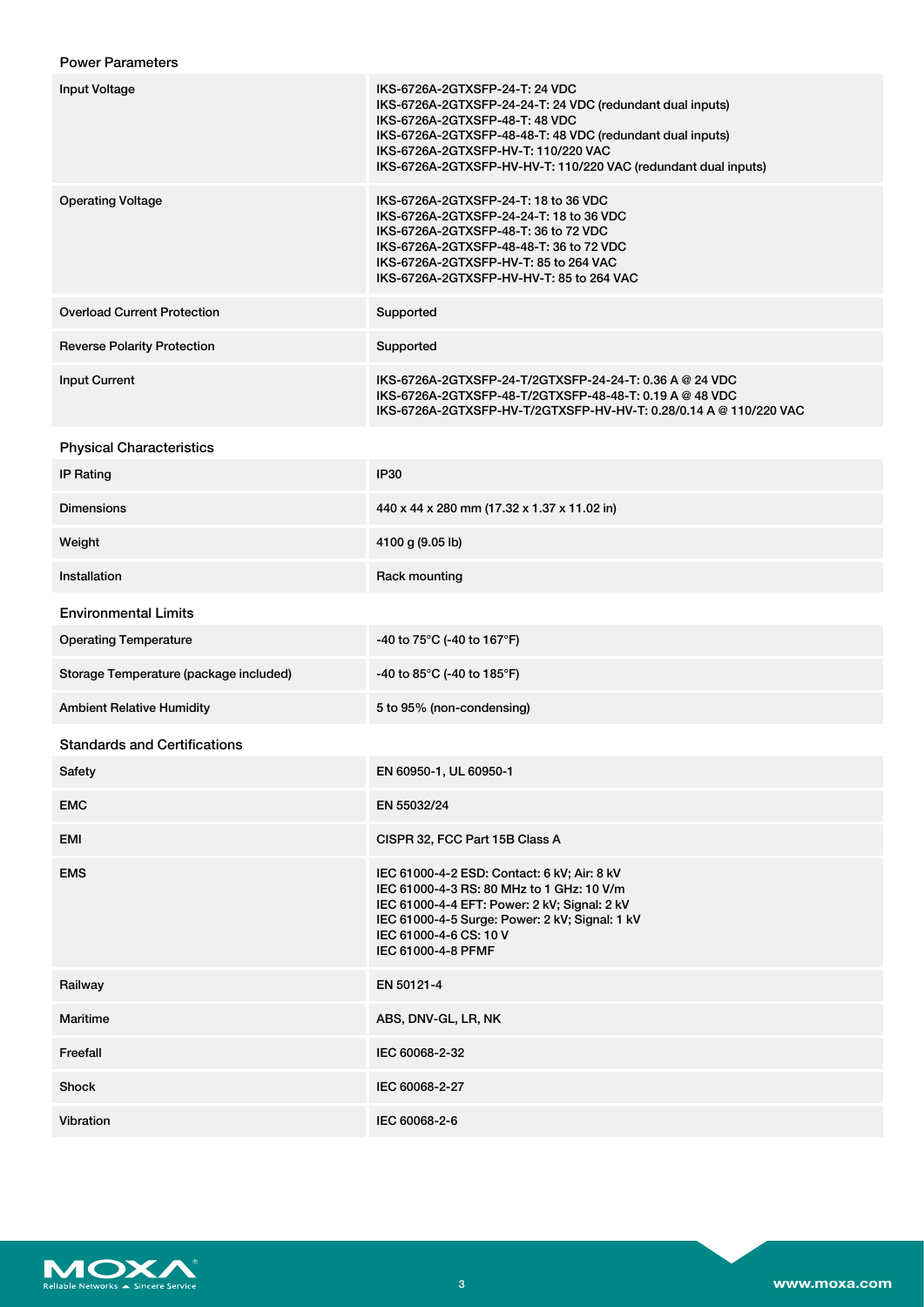| <b>MTBF</b>             |                                                                                                                                                                                                                                                 |
|-------------------------|-------------------------------------------------------------------------------------------------------------------------------------------------------------------------------------------------------------------------------------------------|
| Time                    | IKS-6726A-2GTXSFP-24-T: 347,045 hrs<br>IKS-6726A-2GTXSFP-24-24-T: 326,898 hrs<br>IKS-6726A-2GTXSFP-48-T: 347,247 hrs<br>IKS-6726A-2GTXSFP-48-48-T: 327,304 hrs<br>IKS-6726A-2GTXSFP-HV-T: 212,576 hrs<br>IKS-6726A-2GTXSFP-HV-HV-T: 149,151 hrs |
| <b>Standards</b>        | Telcordia (Bellcore), GB                                                                                                                                                                                                                        |
| Warranty                |                                                                                                                                                                                                                                                 |
| <b>Warranty Period</b>  | 5 years                                                                                                                                                                                                                                         |
| <b>Details</b>          | See www.moxa.com/warranty                                                                                                                                                                                                                       |
| <b>Package Contents</b> |                                                                                                                                                                                                                                                 |
| Device                  | 1 x IKS-6726A Series switch                                                                                                                                                                                                                     |
| Cable                   | 1 x USB type A male to USB type B male                                                                                                                                                                                                          |
| <b>Installation Kit</b> | 2 x rack-mounting ear<br>6 x cap, plastic, for SFP slot                                                                                                                                                                                         |
| <b>Power Supply</b>     | IKS-6726A-2GTXSFP-HV-T: 1 x power cord, EU type<br>IKS-6726A-2GTXSFP-HV-HV-T: 2 x power cord, EU type<br>IKS-6726A-2GTXSFP-HV-T: 1 x power cord, US type<br>IKS-6726A-2GTXSFP-HV-HV-T: 2 x power cord, US type                                  |
| Documentation           | 1 x quick installation guide<br>1 x warranty card                                                                                                                                                                                               |
| <b>Note</b>             | SFP modules and/or modules from the IM-6700A Module Series need to be purchased<br>separately for use with this product.                                                                                                                        |

# **Dimensions**

Unit: mm (inch)



# **Ordering Information**

| Model Name                           | Combo Ports10(10/100/<br>1000BaseT(X) or 100/<br>1000BaseSFP) | 100BaseSFP<br><b>Slots</b> | 10/100BaseT(X)<br>Ports10RJ45<br>Connector | 100BaseFX<br>Ports | Operating<br>Temp.             | <b>Input Voltage</b>        | <b>Redundant</b><br><b>Dual Input</b> |
|--------------------------------------|---------------------------------------------------------------|----------------------------|--------------------------------------------|--------------------|--------------------------------|-----------------------------|---------------------------------------|
| IKS-6726A-<br>2GTXSFP-HV-T           |                                                               | Up to 18                   | Up to 24                                   | Up to $12$         | -40 to $75^{\circ}$ C          | 110/220 VAC<br>power supply |                                       |
| <b>IKS-6726A-</b><br>2GTXSFP-HV-HV-T | $\overline{2}$                                                | Up to 18                   | Up to $24$                                 | Up to 12           | -40 to 75 $\mathrm{^{\circ}C}$ | 110/220 VAC<br>power supply |                                       |

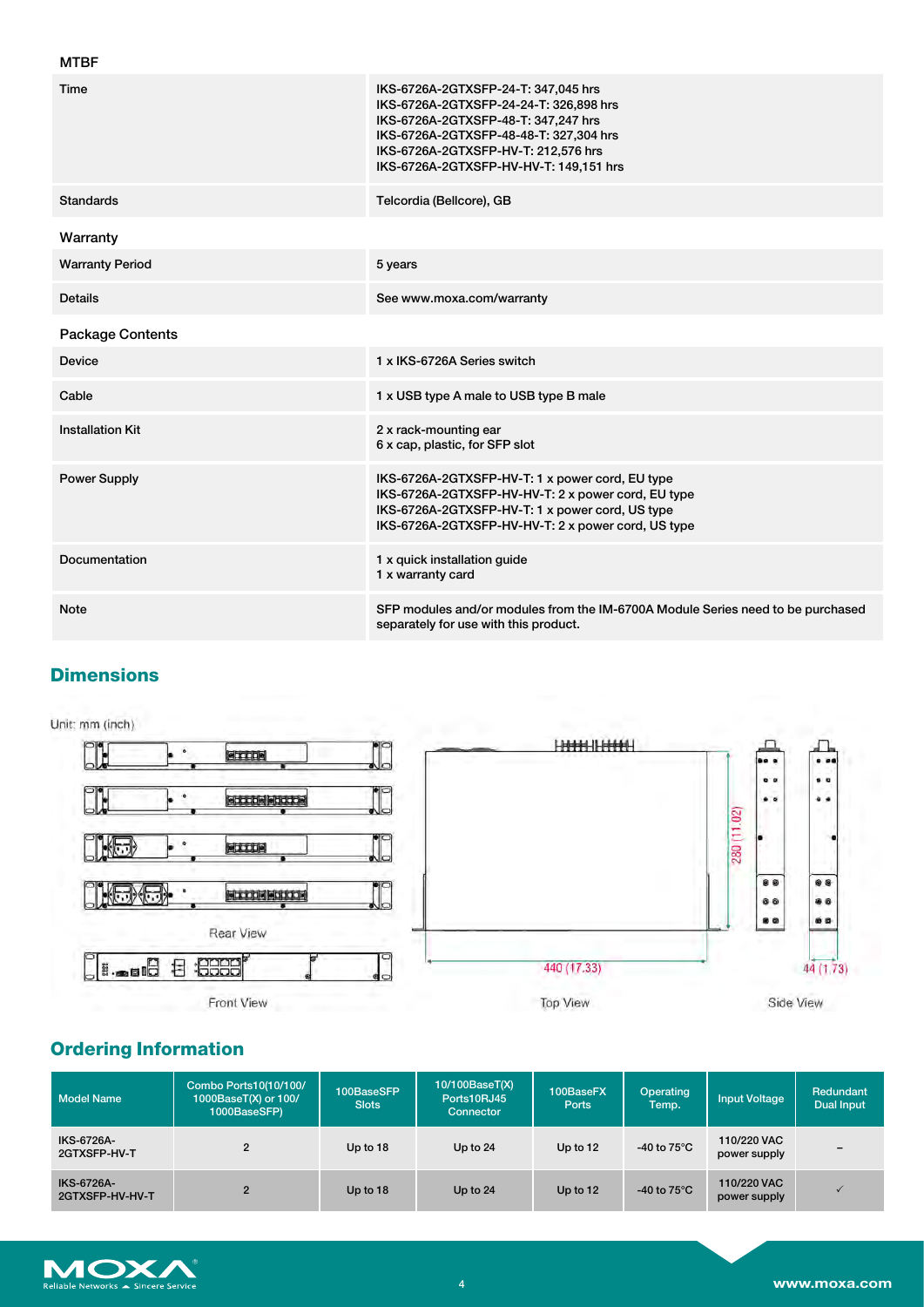| <b>Model Name</b>             | Combo Ports10(10/100/<br>1000BaseT(X) or 100/<br>1000BaseSFP) | 100BaseSFP<br><b>Slots</b> | 10/100BaseT(X)<br>Ports10RJ45<br>Connector | 100BaseFX<br><b>Ports</b> | Operating<br>Temp.    | <b>Input Voltage</b>   | Redundant<br><b>Dual Input</b> |
|-------------------------------|---------------------------------------------------------------|----------------------------|--------------------------------------------|---------------------------|-----------------------|------------------------|--------------------------------|
| IKS-6726A-<br>2GTXSFP-24-T    | $\overline{2}$                                                | Up to 18                   | Up to 24                                   | Up to 12                  | -40 to $75^{\circ}$ C | 24 VDC power<br>supply | $\overline{\phantom{0}}$       |
| IKS-6726A-<br>2GTXSFP-24-24-T | $\overline{2}$                                                | Up to 18                   | Up to 24                                   | Up to 12                  | -40 to $75^{\circ}$ C | 24 VDC power<br>supply | $\checkmark$                   |
| IKS-6726A-<br>2GTXSFP-48-T    | $\overline{2}$                                                | Up to 18                   | Up to 24                                   | Up to $12$                | -40 to $75^{\circ}$ C | 48 VDC power<br>supply |                                |
| IKS-6726A-<br>2GTXSFP-48-48-T | $\overline{2}$                                                | Up to 18                   | Up to 24                                   | Up to 12                  | -40 to $75^{\circ}$ C | 48 VDC power<br>supply | $\checkmark$                   |

# **Accessories (sold separately)**

#### IM-6700A Module Series

| <b>IM-6700A-2MSC4TX</b> | Fast Ethernet module with 2 multi-mode 100BaseFX ports with SC connector, 4 10/100BaseT(X) ports                                                                     |
|-------------------------|----------------------------------------------------------------------------------------------------------------------------------------------------------------------|
| IM-6700A-2MST4TX        | Fast Ethernet module with 2 multi-mode 100BaseFX ports with ST connectors, 4 10/100BaseT(X) ports                                                                    |
| IM-6700A-2SSC4TX        | Fast Ethernet module with 2 single-mode 100BaseFX ports with SC connector, 4 10/100BaseT(X) ports                                                                    |
| IM-6700A-4MSC2TX        | Fast Ethernet module with 4 multi-mode 100BaseFX ports with SC connector, 2 10/100BaseT(X) ports                                                                     |
| IM-6700A-4MST2TX        | Fast Ethernet module with 4 multi-mode 100BaseFX ports with ST connectors, 2 10/100BaseT(X) ports                                                                    |
| IM-6700A-4SSC2TX        | Fast Ethernet module with 4 single-mode 100BaseFX ports with SC connectors, 2 10/100BaseT(X)<br>ports                                                                |
| <b>IM-6700A-6MSC</b>    | Fast Ethernet module with 6 multi-mode 100 Base FX ports with SC connectors                                                                                          |
| <b>IM-6700A-6MST</b>    | Fast Ethernet module with 6 multi-mode 100BaseFX ports with ST connectors                                                                                            |
| IM-6700A-6SSC           | Fast Ethernet module with 6 single-mode 100BaseFX ports with SC connectors                                                                                           |
| IM-6700A-8PoE           | Fast Ethernet PoE+ module with 8 100BaseT(X) PoE/PoE+ ports (for IKS-6728A-8PoE Series only)                                                                         |
| IM-6700A-8SFP           | Fast Ethernet module with 8 100BaseSFP slots                                                                                                                         |
| IM-6700A-8TX            | Fast Ethernet module with 8 10/100T(X) ports                                                                                                                         |
| <b>Storage Kits</b>     |                                                                                                                                                                      |
| ABC-02-USB              | Configuration backup and restoration tool, firmware upgrade, and log file storage tool for managed<br>Ethernet switches and routers, 0 to 60°C operating temperature |
| SFP Modules             |                                                                                                                                                                      |
| SFP-1FELLC-T            | SFP module with 1 100Base single-mode with LC connector for 80 km transmission, -40 to 85°C                                                                          |
|                         | operating temperature                                                                                                                                                |
| SFP-1FEMLC-T            | SFP module with 1 100Base multi-mode, LC connector for 2/4 km transmission, -40 to 85°C operating<br>temperature                                                     |
| SFP-1FESLC-T            | SFP module with 1 100Base single-mode with LC connector for 40 km transmission, -40 to 85°C<br>operating temperature                                                 |
| SFP-1G10ALC             | WDM-type (BiDi) SFP module with 1 1000BaseSFP port with LC connector for 10 km transmission; TX<br>1310 nm, RX 1550 nm, 0 to 60°C operating temperature              |
| SFP-1G10ALC-T           | WDM-type (BiDi) SFP module with 1 1000BaseSFP port with LC connector for 10 km transmission; TX<br>1310 nm, RX 1550 nm, -40 to 85°C operating temperature            |
| SFP-1G10BLC             | WDM-type (BiDi) SFP module with 1 1000BaseSFP port with LC connector for 10 km transmission; TX<br>1550 nm, RX 1310 nm, 0 to 60°C operating temperature              |
| SFP-1G10BLC-T           | WDM-type (BiDi) SFP module with 1 1000BaseSFP port with LC connector for 10 km transmission; TX<br>1550 nm, RX 1310 nm, -40 to 85°C operating temperature            |
| SFP-1G20ALC             | WDM-type (BiDi) SFP module with 1 1000BaseSFP port with LC connector for 20 km transmission; TX<br>1310 nm, RX 1550 nm, 0 to 60°C operating temperature              |

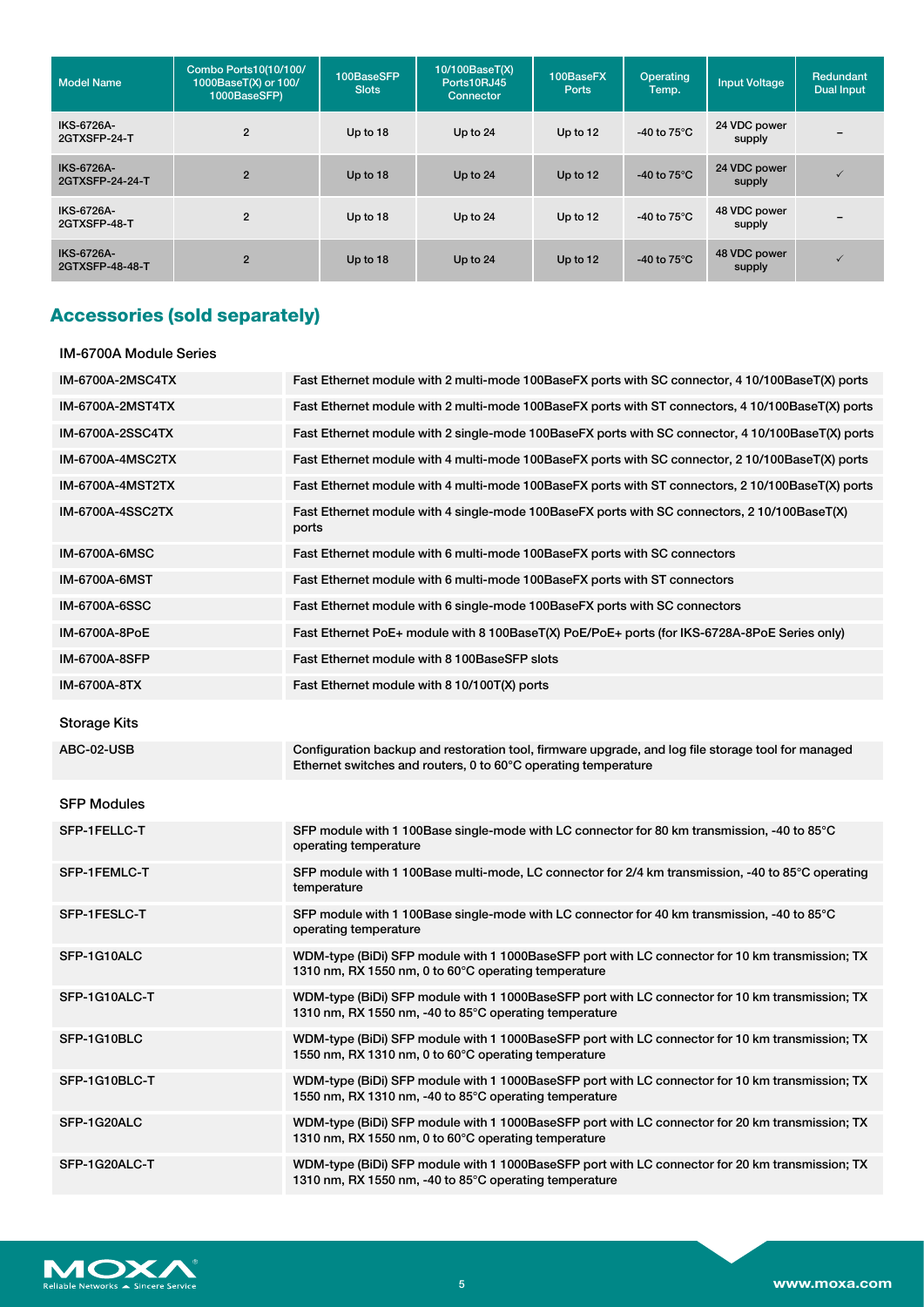| SFP-1G20BLC        | WDM-type (BiDi) SFP module with 1 1000BaseSFP port with LC connector for 20 km transmission; TX<br>1550 nm, RX 1310 nm, 0 to 60°C operating temperature   |
|--------------------|-----------------------------------------------------------------------------------------------------------------------------------------------------------|
| SFP-1G20BLC-T      | WDM-type (BiDi) SFP module with 1 1000BaseSFP port with LC connector for 20 km transmission; TX<br>1550 nm, RX 1310 nm, -40 to 85°C operating temperature |
| SFP-1G40ALC        | WDM-type (BiDi) SFP module with 1 1000BaseSFP port with LC connector for 40 km transmission; TX<br>1310 nm, RX 1550 nm, 0 to 60°C operating temperature   |
| SFP-1G40ALC-T      | WDM-type (BiDi) SFP module with 1 1000BaseSFP port with LC connector for 40 km transmission; TX<br>1310 nm, RX 1550 nm, -40 to 85°C operating temperature |
| SFP-1G40BLC        | WDM-type (BiDi) SFP module with 1 1000BaseSFP port with LC connector for 40 km transmission; TX<br>1550 nm, RX 1310 nm, 0 to 60°C operating temperature   |
| SFP-1G40BLC-T      | WDM-type (BiDi) SFP module with 1 1000BaseSFP port with LC connector for 40 km transmission; TX<br>1550 nm, RX 1310 nm, -40 to 85°C operating temperature |
| SFP-1GEZXLC        | SFP module with 1 1000BaseEZX port with LC connector for 110 km transmission, 0 to 60°C operating<br>temperature                                          |
| SFP-1GEZXLC-120    | SFP module with 1 1000BaseEZX port with LC connector for 120 km transmission, 0 to 60°C operating<br>temperature                                          |
| SFP-1GLHLC         | SFP module with 1 1000BaseLH port with LC connector for 30 km transmission, 0 to 60°C operating<br>temperature                                            |
| SFP-1GLHLC-T       | SFP module with 1 1000BaseLH port with LC connector for 30 km transmission, -40 to 85°C operating<br>temperature                                          |
| <b>SFP-1GLHXLC</b> | SFP module with 1 1000BaseLHX port with LC connector for 40 km transmission, 0 to 60°C operating<br>temperature                                           |
| SFP-1GLHXLC-T      | SFP module with 1 1000BaseLHX port with LC connector for 40 km transmission, -40 to 85°C<br>operating temperature                                         |
| SFP-1GLSXLC        | SFP module with 1 1000BaseLSX port with LC connector for 1km/2km transmission, 0 to 60°C<br>operating temperature                                         |
| SFP-1GLSXLC-T      | SFP module with 1 1000BaseLSX port with LC connector for 1km/2km transmission, -40 to 85°C<br>operating temperature                                       |
| SFP-1GLXLC         | SFP module with 1 1000BaseLX port with LC connector for 10 km transmission, 0 to 60°C operating<br>temperature                                            |
| SFP-1GLXLC-T       | SFP module with 1 1000BaseLX port with LC connector for 10 km transmission, -40 to 85°C operating<br>temperature                                          |
| SFP-1GSXLC         | SFP module with 1 1000BaseSX port with LC connector for 300m/550m transmission, 0 to 60°C<br>operating temperature                                        |
| SFP-1GSXLC-T       | SFP module with 1 1000BaseSX port with LC connector for 300m/550m transmission, -40 to 85°C<br>operating temperature                                      |
| SFP-1GZXLC         | SFP module with 1 1000BaseZX port with LC connector for 80 km transmission, 0 to 60°C operating<br>temperature                                            |
| SFP-1GZXLC-T       | SFP module with 1 1000BaseZX port with LC connector for 80 km transmission, -40 to 85°C operating<br>temperature                                          |
| <b>Power Cords</b> |                                                                                                                                                           |
| PWC-C13CN-3B-183   | Power cord with three-prong China (CN) plug, 1.83 m                                                                                                       |
| PWC-C7EU-2B-183    | Power cord with Continental Europe (EU) plug, 2.5A/250V, 1.83 m                                                                                           |
| PWC-C13US-3B-183   | Power cord with United States (US) plug, 1.83 m                                                                                                           |
| PWC-C7US-2B-183    | Power cord with United States (US) plug, 10A/125V, 1.83 m                                                                                                 |
| PWC-C7AU-2B-183    | Power cord with Australian (AU) plug, 2.5A/250V, 1.83 m                                                                                                   |

PWC-C7UK-2B-183 Power cord with United Kingdom (UK) plug, 2.5A/250V, 1.83 m

PWC-C13AU-3B-183 Power cord with Australian (AU) plug, 1.83 m

PWC-C13EU-3B-183 Power cord with Continental Europe (EU) plug, 1.83 m PWC-C13UK-3B-183 Power cord with United Kingdom (UK) plug, 1.83 m

Software